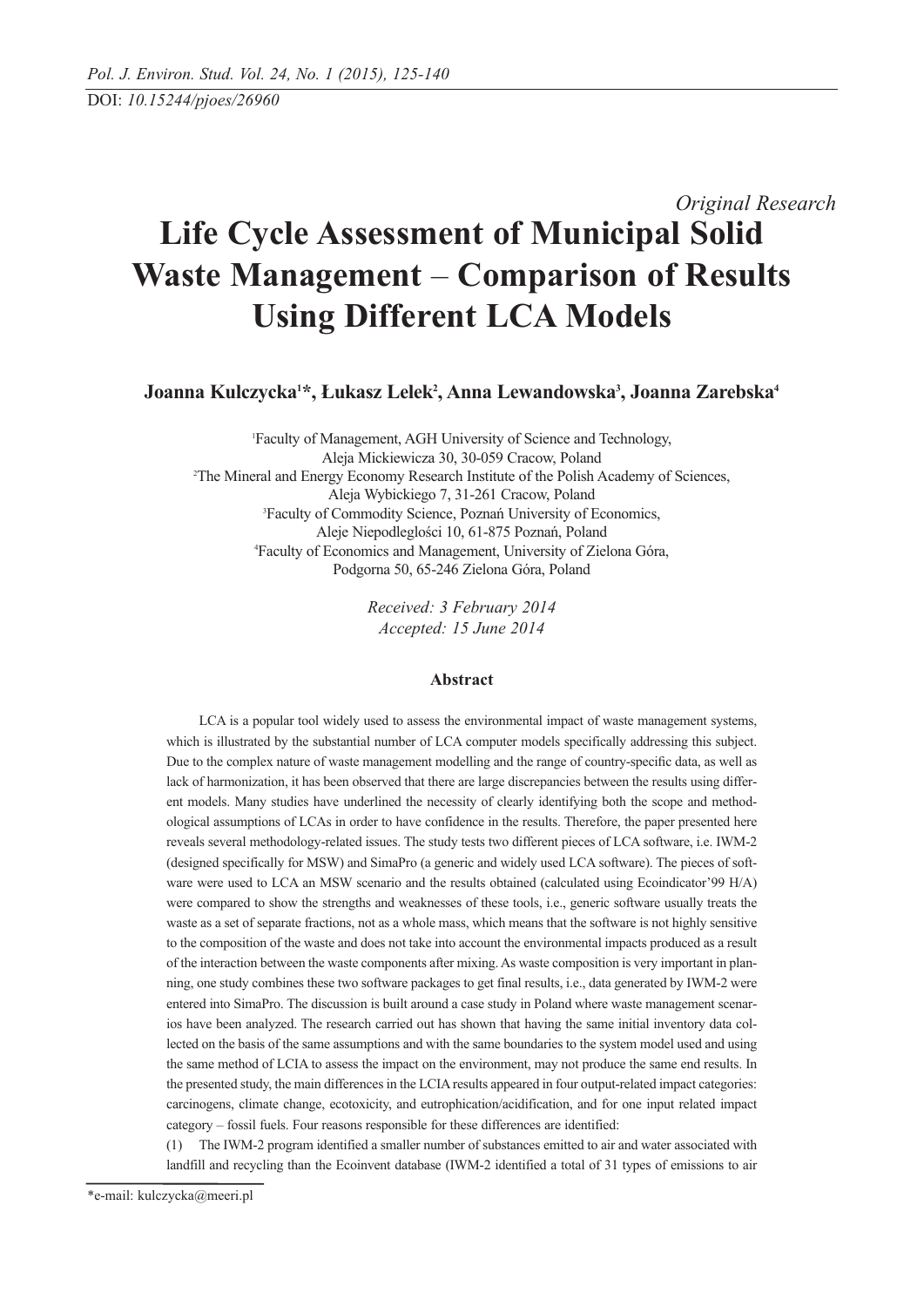and water for landfill while Ecoinvent identified 405 types, IWM-2 identified 39 types of emissions for recycling while Ecoinvent identified 403 types)

(2) The IWM-2 program did not cover emissions to the soil, while the Ecoinvent database identified 60 types of such impact for landfill and 58 for recycling

(3) The IWM-2 program does not cover consumption of resources, while the Ecoinvent database covered the use of 198 kinds of raw material (including 100 different minerals and fossil fuels)

(4) In each case a different total mass of emissions and resources consumed was identified in the analysis of the inventory included in both analyses.

**Keywords:** life cycle assessment, municipial solid waste, industrial waste management software, Ecoindicator'99, impact modelling, Poland

#### **Introduction**

In Poland the implementation of EU requirements concerning municipal solid waste management (MSW) is a complex problem, as about 79% of waste is still landfilled [1-4]. Over the last two years new legislation has been introduced (i.e. amending the Act on maintaining cleanliness and order in the municipality, updating of the Waste Management Act), and the main changes have been in force since 1 July 2013. The law assumes that each municipality is responsible for the collection and the proper treatment of municipal waste, according to the best available techniques, the achievement of EU targets concerning the reduction of mass of municipal waste going to landfill, or the increased recycling of packaging waste. These kinds of targets will be impossible to achieve without constructing and commissioning new plants in the years to come. A plant introducing new technological processes should be ecologically friendly, economically viable, and socially acceptable. The choice of which such solution to adopt should be preceded by appropriate analysis using environmental assessment tools. One kind of tool enabling a comprehensive assessment to be made of the potential impact on the environment is LCA (life cycle assessment). LCA is a process recommended in many EU documents, e.g., Directive 2008/98/EC on waste and repealing certain directives [5-7]. The popularity of the application of LCA to municipal solid waste management systems is illustrated by the substantial number of LCA computer models addressing MSW management. Most of these models have been developed independently from each other and often with features that are specific to the time and geographical conditions in which they were developed. Due to the complex nature of waste management modelling and the range of country-specific data that is required, these models have been developed in relative isolation and consequently suffer from a lack of harmonization. This has produced large discrepancies in the results obtained from different LCA models for waste management [8]. The work of Winkler and Bilitewski [9] was the first to highlight the significant differences between different LCA waste models. They prepared comparative analyses of six prominent LCA models, in which identical input data were used for landfill, incineration, and material recovery scenarios for the waste management system of Dresden, Germany. It was noted that there were very high

variations in the predicted emissions. Differences of up to 1400% in the amounts predicted were identified for some of the results which led to contradictory results from the models [8]. The authors suggest that the transparency of the LCA models needs much improvement, but the identification of the specific differences between each model is not part of the research objectives of their important papers. Another review of LCAs for MSW management systems prepared by Cleary [10] shows that in 20 analyses carried out, 14 computer models were used. Most of these models are process-based, and use databases to supply multiplication factors for model parameters such as landfill gas production. The study underlines the necessity of clearly identifying both the scope and methodological assumptions of LCAs in order to have confidence in the results.

Therefore the paper presented here reveals several methodology-related issues. The study tests two different LCA software packages. IWM-2 software is used to assess the LCA of different variants and its results are compared to those from SimaPro (Eco-indicator 99 method) to show the strengths and weaknesses of these tools and the differences in the LCIA results. This analysis is based on sensitivity analysis by performing LCA calculations using two sources of inventory data: IMW-2 software (with database included) and a general LCA Ecoinvent v.2.0 database included in SimaPro software. The discussion is built around a case study in Poland (Promnik Landfill) where one specific waste management scenario has been analyzed [11].

The following questions were the driving forces of making this comparison: are there any differences in the environmental impacts (consumption of resources, pollutant emissions) calculated by the IWM-2 software and by the SimaPro software using the Ecoinvent database [12] for the waste management scenarios analyzed? How do the potential inventory differences influence the LCIA results?

# Review of LCA Software Used for MSW Management

LCA is a popular tool widely used to assess the environmental impact of product life cycles, technological processes, as well as waste management systems, waste treatment and processes for disposal and recycling [13]. The evaluation of the existing situation of MSW manage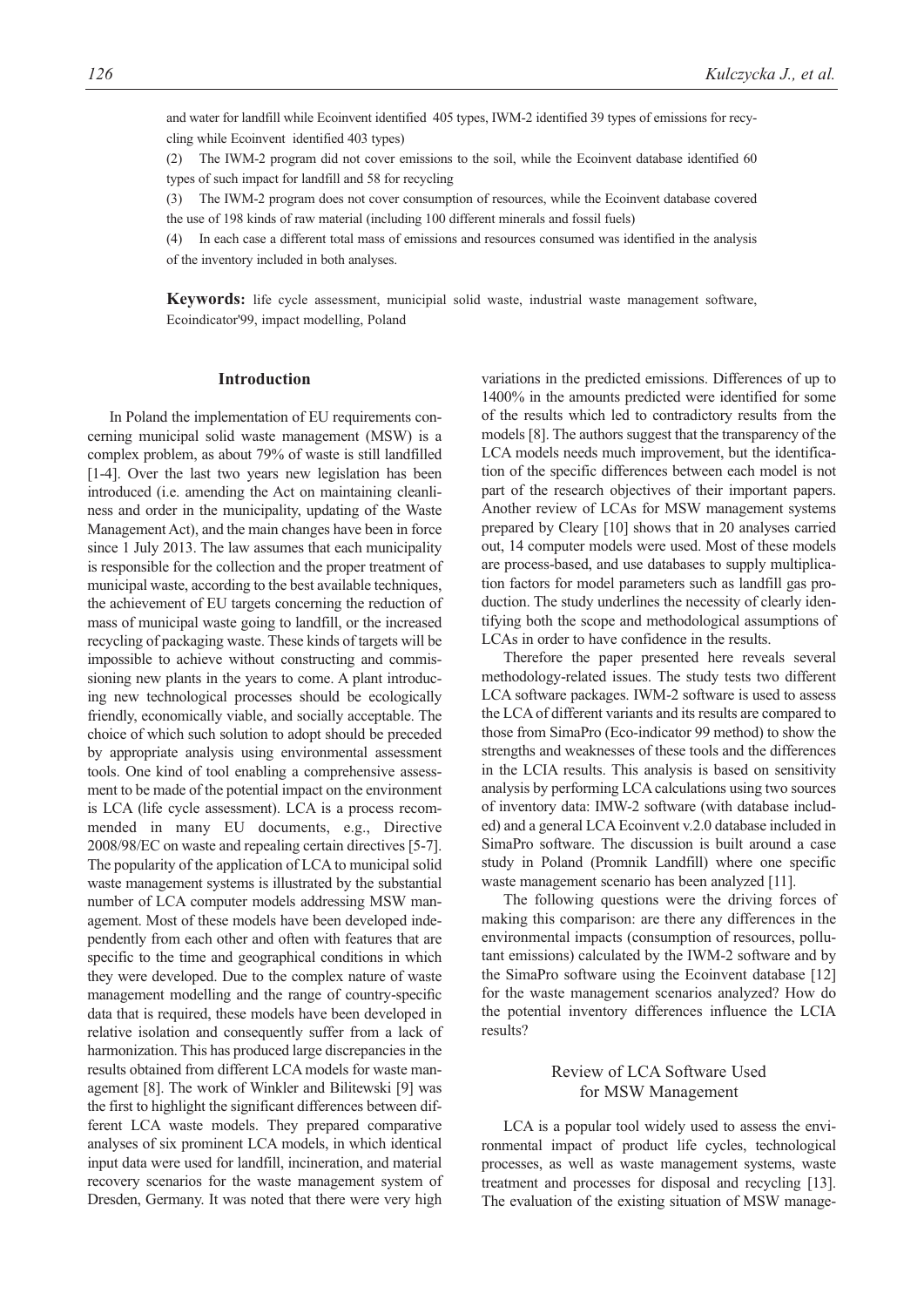ment from an environmental, economic and social perspective via a life cycle approach is an important first step prior to taking any decisions on the technologies to be selected, the policies to be developed and the strategies to be followed for a nation [14]. Results from a life-cycle environmental assessment can be also used to compare the relative environmental impacts of different enterprises, or help to focus efforts toward making environmental improvements to the treatment enterprises [15]. There are many examples of the software tools used to support LCA assessments. There is a general division between generic LCA programs like SimaPro, GaBi, Team, Umberto, and the applications designed specifically for use in one specific area, for example in waste treatment systems: IWM-2 (integrated waste management II), WRATE (waste resources assessment tool for the environment), EASEWASTE (environmental assessment of solid waste systems and technologies), ORWARE (organic waste research), and WISARD (waste – integrated systems for assessment of recovery and disposal). These programs are used both to evaluate existing as well as model new waste management systems. To determine their role, recent papers from the *International Journal of Life Cycle Assessment*; *Waste Management*; *Resources, and Conservation and Recycling* have been reviewed [16-41]. These are focused on using LCA for waste management systems (with the use of tools specially developed for this purpose). It is worth mentioning that most of them were performed using EASEWASTE for those using specifically designed software, and SimaPro and Gabi for those using generic software (Fig. 1).

Differences between the studies in the review are associated with input data, technical assumptions, technology type, inventories used, and output data. It is also observed that the different assumptions in the models are mainly related to the different times when they were developed and the associated knowledge framework (e.g. assumptions for the time horizons for landfill emissions). Further optimization of these tools to geographical conditions will have an additional impact on the results. But each of the LCA programs can demonstrate some advantages and disadvantages if assessed strictly from the waste management point of view. The generic LCA programs often include comprehensive databases, but they are not always specific for the waste treatment systems and fully suitable for nation-



Fig. 1. An overview of case studies of the use of LCA software to assess waste management systems published in recent years (2005-13) [16-41].

al/regional conditions. Even if waste-oriented inventory data is available, this usually treats the waste as a set of separate fractions, not as a whole mass, which means that the software is not highly sensitive to the composition of the waste and does not take into account the environmental impacts generated as a result of interaction between the waste components after mixing. Another important difference between the software tools lies in the scope of the environmental impacts included in the analysis. IWM-2, for example, embraces emissions to only two compartments: air and water. In the most fully LCA-related software, a wide spectrum of air, water, and soil pollutants are included and further detailing is possible within several outputand input-related impact categories (e.g. respiratory effects, ozone layer depletion, acidification, eutrophication, nonrenewable energy). As a result of an international project (LCA-IWM), IWM-2 has been adopted following the LCA methodology and thanks to it, a "new" LCA-IWM software has gained some additional functionality like performing detailed descriptions within a few impact categories by using the following six characterization factors: abiotic depletion potential (ADP), global warming potential (GWP), photochemical ozone creation potential (POCP), acidification potential (AP), eutrophication potential (EP), and human toxicity potential (HTP) [42]. LCA-IWM therefore has a binary specificity: on the one hand it remains a purely waste-oriented application and on the other it gains an ability to perform impact assessment in accordance with state-of-the-art LCA procedures. However LCA-IWM includes a default set of midpoint characterization factors and it does not allow one to select other life cycle impact assessment approaches. Typical LCA programs usually include many LCIA methods, which make it possible to apply a sensitivity analysis and enable the person carrying out the LCA to make a choice between various approaches to impact modelling.

## **Study**

The aim of our study is to assess the environmental impact of the municipal waste management process carried out at the Promnik landfill in Poland under different scenarios to monitor their environmental effects. The IWM-2 and SimaPro software packages were used. In order to make the comparison, two LCA analyses were performed:

 $LCA1$  – the first analysis was based on primary input data concerning the main characteristics of the waste disposal system (manual sorting process for the recycling of secondary raw materials). The input information relating to the morphological composition of the municipal waste was entered in the IWM-2 software (part 1). On the basis of the data entered, the software calculated the emissions from the landfill. The calculations include the total emissions from the landfill and landfill gas to cover the entire "life" of the plant and issues with the waste disposal plant related to recycling, as well as the emissions avoided by this treatment.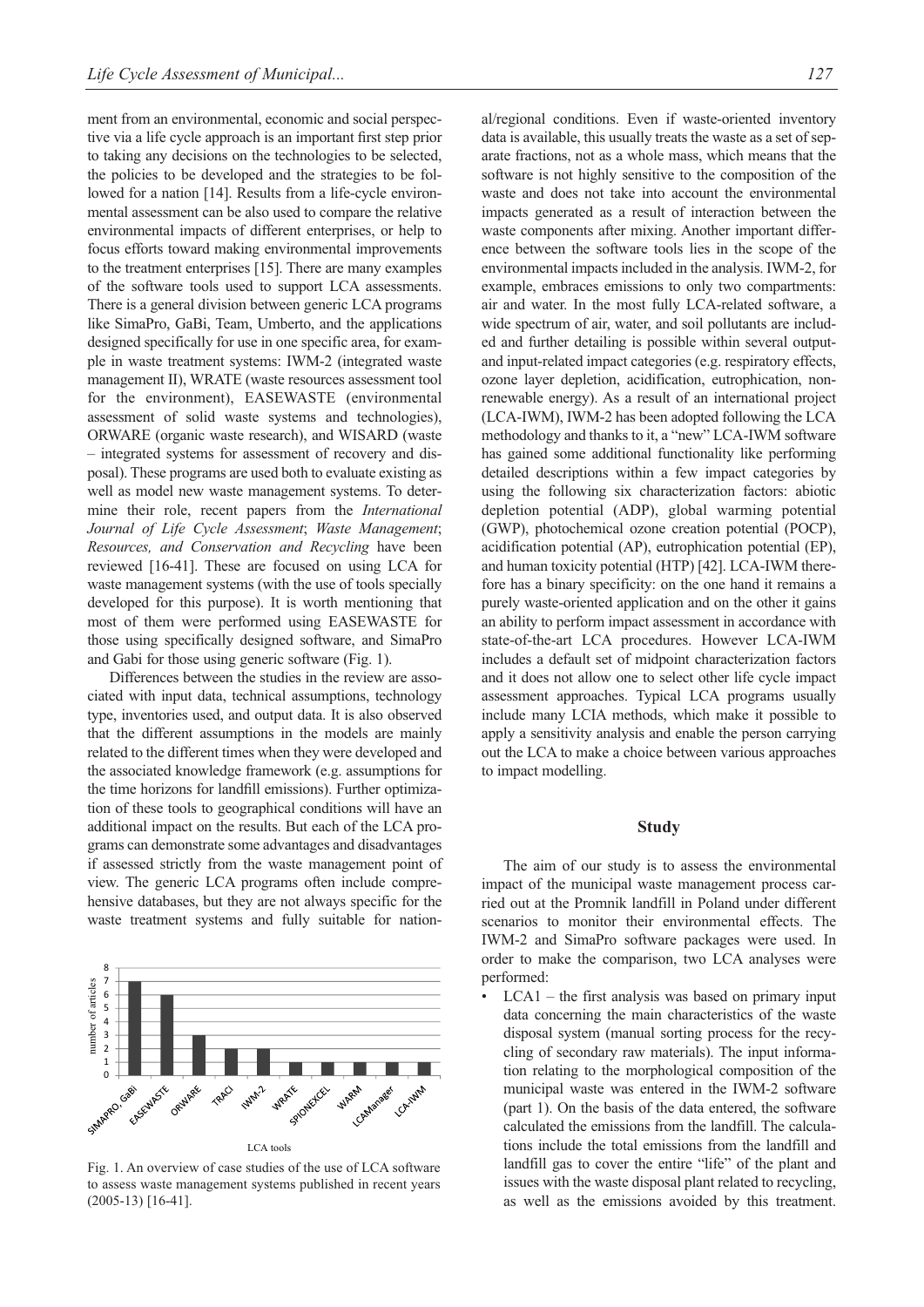The data generated by IWM-2 (treated as elementary flows) were supplemented by additional primary inventory data relating to land use (treated as an input from nature) and the materials and energy consumption (treated as exchanges with the technosphere).

Both kinds of data were then entered in the SimaPro software and used in LCIA calculations made using the Ecoindicator'99 H/A v.2.06 method (Part 2, Fig. 2).

 $LCA2 - in$  the second analysis all primary data taken from the municipal waste landfill were entered in SimaPro 7.1.8 without previously using IWM-2. The information about landfill specific emissions and other environmental impacts was calculated using the Ecoinvent v.2.0 database included in SimaPro software. Life Cycle Impact Assessment was also made using the Ecoindicator'99 H/A v.2.06 method (Fig. 3).



Fig. 2. Procedure for the first life cycle impact assessment based on IWM-2 data (LCA1).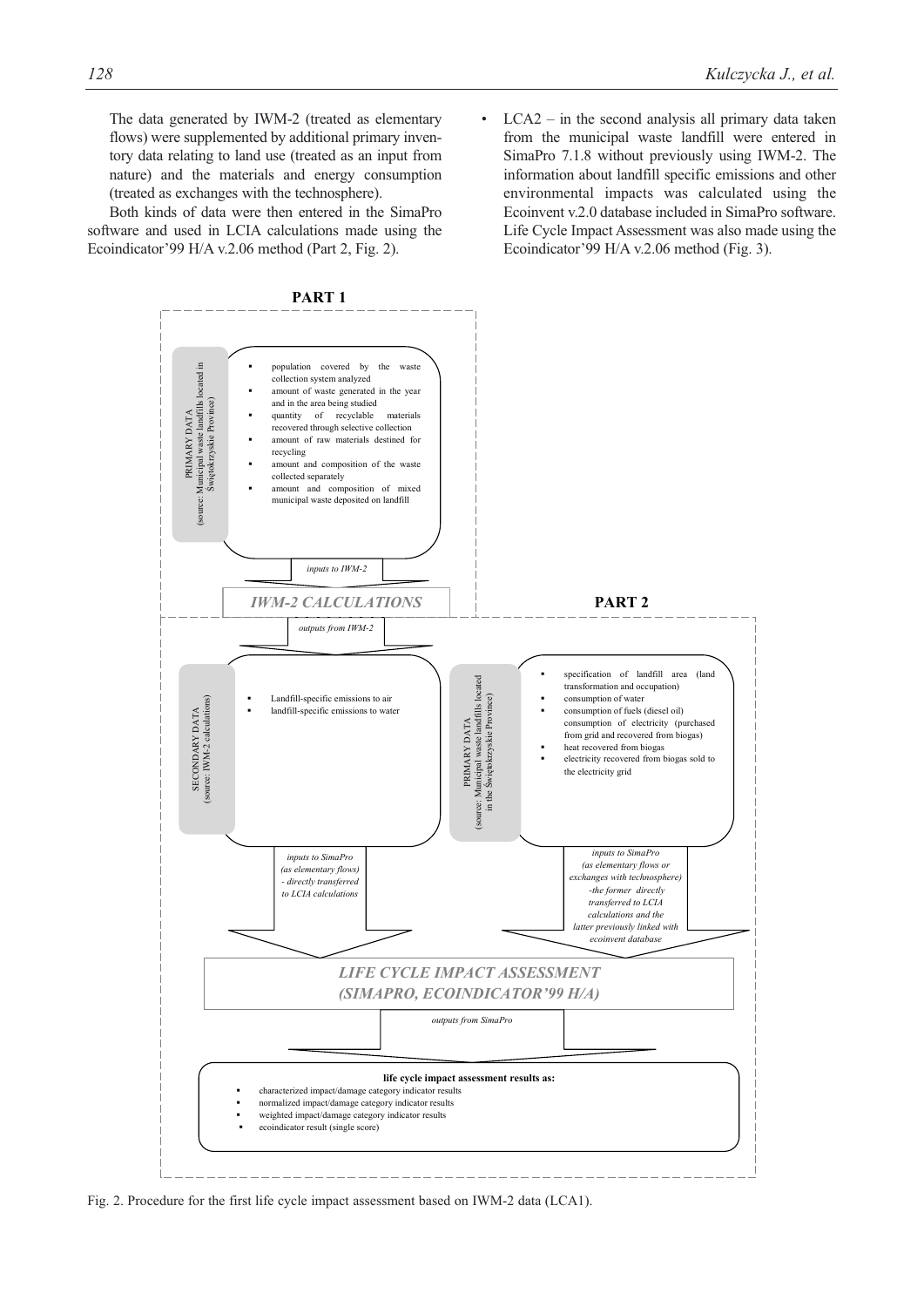The boundaries of the system are limited to the landfill site (i.e. sorting waste from separate collection and landfilling municipal mixed waste, recycling material recovered from separate collection, production of energy from recovered biogas). The scope of the analysis is from gate to grave/reincarnation. The following direct environmental impacts are identified in relation to the landfill site and treatment processes: land transformation and occupation, emissions from the landfill of mixed municipal waste, emissions from the production of energy from biogas, emissions from the use of diesel on the landfill site and emissions associated with recycling processes. Secondary (indirect) environmental impacts include the following issues: emissions related to the production of energy bought from the grid for operating the landfill operation (average energy from the grid in Poland) and the emissions associated with the landfill infrastructure (including the system of biogas production). The collection and transportation of waste was excluded from the analysis.

#### Functional Unit

A functional unit of the system is defined as an annual amount (Mg) of municipal waste treated by the Waste Management Company in Promnik, which is estimated at 72,448.6 Mg.

#### Inventory Data

LCA analysis for the municipal waste landfill in Promnik was conducted using data provided by the Waste Management Company in Kielce. Tables 1-3 present the numbers used in LCA1 and refer to a functional unit. Table 1 shows the information used as input data to IWM-2 (Part 1) while Table 2 presents the emissions calculated by IWM-2 and supplementary information relating to land area, the material and energy consumption and energy production from biogas were entered in SimaPro 7.1.8 (Part 2). Table 4 presents the inventory data used in the second LCA analy-



Fig. 3. Procedure for the second life cycle impact assessment based on the Ecoinvent database (LCA2).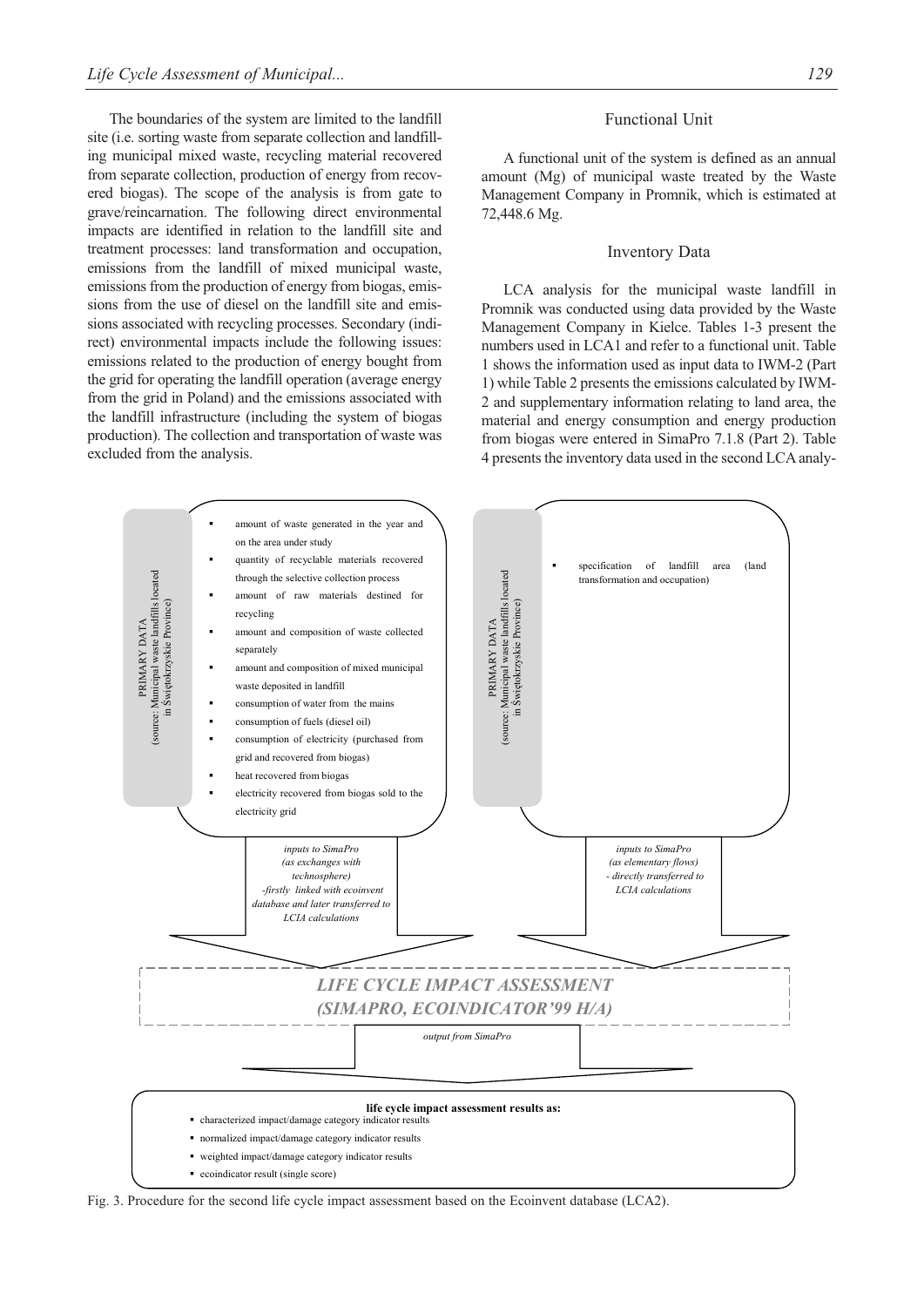| N <sub>o</sub> | <b>Inventory Elements</b>                                                   | Quantity  | Unit |
|----------------|-----------------------------------------------------------------------------|-----------|------|
|                | The composition of the waste collected separately (destined for recycling): |           |      |
|                | paper, packaging paper, and paperboard                                      | 23.10     | Mg   |
| 1.             | glass                                                                       | 310.60    | Mg   |
|                | plastic (film)                                                              | 18.90     | Mg   |
|                | plastic (rigid)                                                             | 23.20     | Mg   |
|                | Composition of mixed municipal waste (destined for landfill):               |           |      |
|                | paper, packaging paper, and paperboard                                      | 9,765.90  | Mg   |
|                | glass                                                                       | 17,87     | Mg   |
|                | plastic (film)                                                              | 9,374.14  | Mg   |
| 2.             | plastic (rigid)                                                             | 1,400.73  | Mg   |
|                | non-ferrous metals                                                          | 1,729.70  | Mg   |
|                | ferrous                                                                     | 1,729.70  | Mg   |
|                | biodegradable waste (94.5% vegetable waste, 5.5% animal waste)              | 14,414.60 | Mg   |
|                | mineral and other                                                           | 15,783.9  | Mg   |

Table 1. Inventory data used as inputs in the calculations made in IWM-2 (LCA1 – part 1).

Source: Primary data taken from the Municipal Waste Management Company in Kielce

sis (LCA2), and also refers to a functional unit. Tables 2 and 4 present data divided into four groups:

- Energy production from biogas
- Servicing of landfill
- Landfill of waste
- Recycling of the waste fractions coming from separate collections

In the case of LCA2, in order to avoid double counting of impacts, the inventory information relating to landfill maintenance and land use was removed from the original Ecoinvent 2.0 inventory tables and primary data presented in Tables 2 and 3 as servicing of landfill has been substituted. In both cases the same functional unit was used and referred to 72,448.6 Mg of waste collected yearly on the area analyzed, of which 99.5% (72,072.7 Mg) was landfilled and 0.5% (375.9 Mg) was collected separately and destined for recycling.

# **An Environmental Impact Assessment for Promnik Landfill**

Life Cycle Impact Assessment (LCIA) Results

In order to calculate the potential environmental impact the Eco-indicator'99 H/A v. 2.06 method was used to present the following results:

- The cumulative ecoindicator result (a single score) expressed in points [Pt]
- Weighted damage category results expressed in points [Pt] related to three damage categories: human health, ecosystem quality, and resources

• Characterized impact category results expressed in three units DALY (disability adjusted life years), PDF·m<sup>2</sup>·year (potentially disappeared fraction·m<sup>2</sup>·year) and the surplus energy MJ. The results for 11 impact categories are available in Ecoindicator'99: carcinogens, respiratory effects (organic and inorganic), climate changes, ozone layer depletion, ionizing radiation, ecotoxicity, land use, eutrophication/acidification, minerals, and fossil fuels.

Analyses carried out as LCA1 and LCA2 gave slightly different answers to the question, which concerns the environmental impact associated with the management of municipal waste in Promnik Landfill. In the first case (LCA1) the environmental impacts of the landfill and recycling processes were calculated using IWM-2 software, in the second (LCA2) they come from the Ecoinvent v.2.0 database. The cumulative results of the eco-indicators obtained for both analyses are presented in Fig. 4. The first major difference is the potential impact on the environment expressed by the size of the bars on the figures. It is clear that the result obtained for LCA2 is much higher (858,415 Pt) than the result of LCA1 (95,601 Pt). The overall potential environmental impact calculated on the basis of the data from the Ecoinvent v. 2.0 database is almost nine times higher than the impact calculated on the basis of the input from the IWM-2 data for storage and recycling. In both analyses, positive impacts were obtained for the energy production from biogas (- 196,486 Pt), but in LCA1 it is also recorded for recycling (-11,769 Pt). A negative impact on the environment occurred in the operation of the landfill  $(100,788 \text{ Pt})$  and landfill itself  $(LCA1 = 203,069 \text{ Pt}, LCA2)$  $= 943,092$  Pt).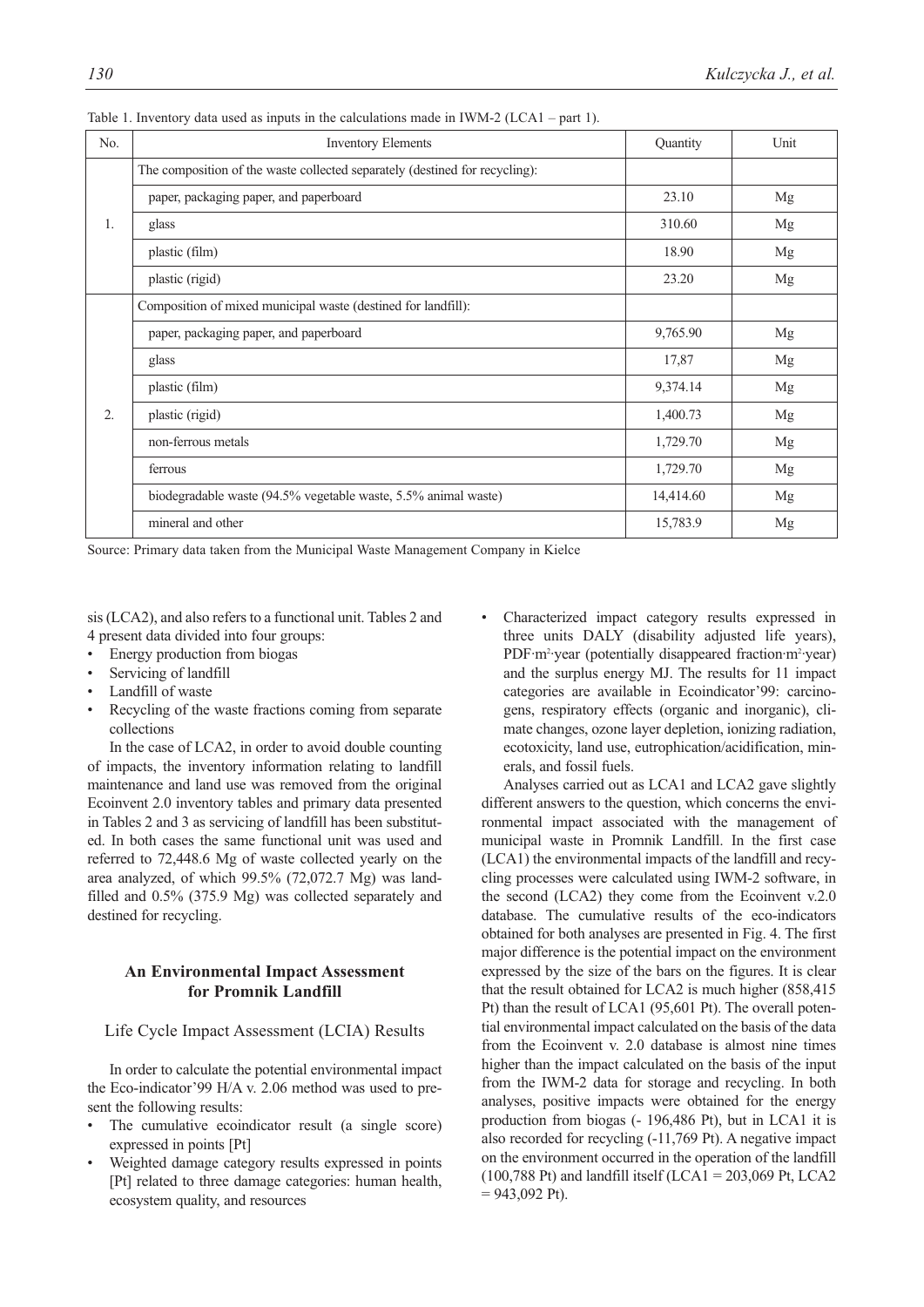|                                     |                                                                                                   | <b>Inventory Elements</b> |                                                 | Quantity    | Unit       |
|-------------------------------------|---------------------------------------------------------------------------------------------------|---------------------------|-------------------------------------------------|-------------|------------|
|                                     |                                                                                                   | Avoided products          |                                                 |             |            |
|                                     | Heat, from natural gas, at industrial furnace                                                     |                           |                                                 | 6,003.52    | <b>MWh</b> |
|                                     | Electricity, low voltage, at grid, Poland production mix                                          |                           |                                                 | 2,572.94    | MWh        |
| Production of Energy from<br>Biogas |                                                                                                   | Own production            |                                                 |             |            |
|                                     | Electricity from biogas (partially used for own purposes, partially sold to the electricity grid) |                           |                                                 | 2,572.94    | <b>MWh</b> |
|                                     | Heat from biogas (partially used for own purposes, partially sold to the heat grid)               |                           |                                                 | 6,003.52    | MWh        |
|                                     | Inputs from nature                                                                                |                           |                                                 |             |            |
|                                     | Land transformation                                                                               |                           |                                                 | 4.60        | ha         |
| Servicing of Landfill               | Land occupation                                                                                   |                           |                                                 | 0.38        | ha×a       |
|                                     |                                                                                                   | Inputs from technosphere  |                                                 |             |            |
|                                     | Water                                                                                             |                           |                                                 | 333.00      | Mg         |
|                                     | Diesel oil                                                                                        |                           |                                                 | 65.00       | Mg         |
|                                     | Electricity low voltage, at grid, Poland production mix (purchased)                               |                           |                                                 | 86.00       | <b>MWh</b> |
|                                     |                                                                                                   |                           | Outputs to nature (based on IWM-2 calculations) |             |            |
|                                     | Emissions to air [kg]<br>Emissions to water [kg]                                                  |                           |                                                 |             |            |
|                                     | CO                                                                                                | 84.10                     | <b>BOD</b>                                      | 12,784.65   |            |
|                                     | CO <sub>2</sub>                                                                                   | 3,568,278.11              | COD                                             | 12,784.65   |            |
|                                     | CH <sub>4</sub>                                                                                   | 1,585,910.35              | Suspended solids                                | 10.81       |            |
|                                     | <b>HCl</b>                                                                                        | 437.32                    | <b>TOC</b>                                      | 21.61       |            |
| Landfiling of Waste                 | HF                                                                                                | 87.46                     | <b>AOX</b>                                      | 21.61       |            |
|                                     | $H_2S$                                                                                            | 1,345.61                  | Chlorinated Hydrocarbons                        | 11.13       |            |
|                                     | Hydrocarbons                                                                                      | 1,3456.11                 | Phenols                                         | 4.11        |            |
|                                     | Chlorinated Hydrocarbons                                                                          | 235.48                    | NH <sub>4</sub>                                 | 226.92      |            |
|                                     | Cadmium                                                                                           | 0.04                      | As                                              | 0.15        |            |
|                                     | Chromium                                                                                          | 0.01                      | Cd                                              | 0.15        |            |
|                                     | Lead                                                                                              | 0.03                      | Chlorides                                       | 637.52      |            |
|                                     | Zinc                                                                                              | 0.50                      | Cr                                              | 0.65        |            |
|                                     |                                                                                                   |                           | Cu                                              | 0.58        |            |
|                                     |                                                                                                   |                           | Fluorides                                       | 4.21        |            |
|                                     |                                                                                                   |                           | $\rm Fe$                                        |             | 1,026.52   |
|                                     |                                                                                                   |                           | Pb                                              | 0.68        |            |
|                                     |                                                                                                   |                           | Hg                                              | $0.01\,$    |            |
| Ni                                  |                                                                                                   |                           |                                                 | 1.84        |            |
|                                     |                                                                                                   |                           | Zinc                                            |             | 7.34       |
|                                     |                                                                                                   |                           | Outputs to nature (based on IWM-2 calculations) |             |            |
|                                     | Emissions to air [kg]                                                                             |                           | Emissions to water [kg]                         |             |            |
| Recycling of Waste                  | Particulates                                                                                      | $-254.20$                 | <b>BOD</b>                                      | 43.81       |            |
| from the Separate<br>Collection     | CO                                                                                                | $-296.77$                 | $\rm COD$                                       | $-875.22$   |            |
|                                     | CO <sub>2</sub>                                                                                   | $-69,592.11$              | Suspended solids                                | $-2,034.46$ |            |
|                                     | CH <sub>4</sub>                                                                                   | $-8.61$                   | <b>TOC</b>                                      | 62.08       |            |

# Table 2. Inventory data used in LCIA calculations made in SimaPro (LCA1).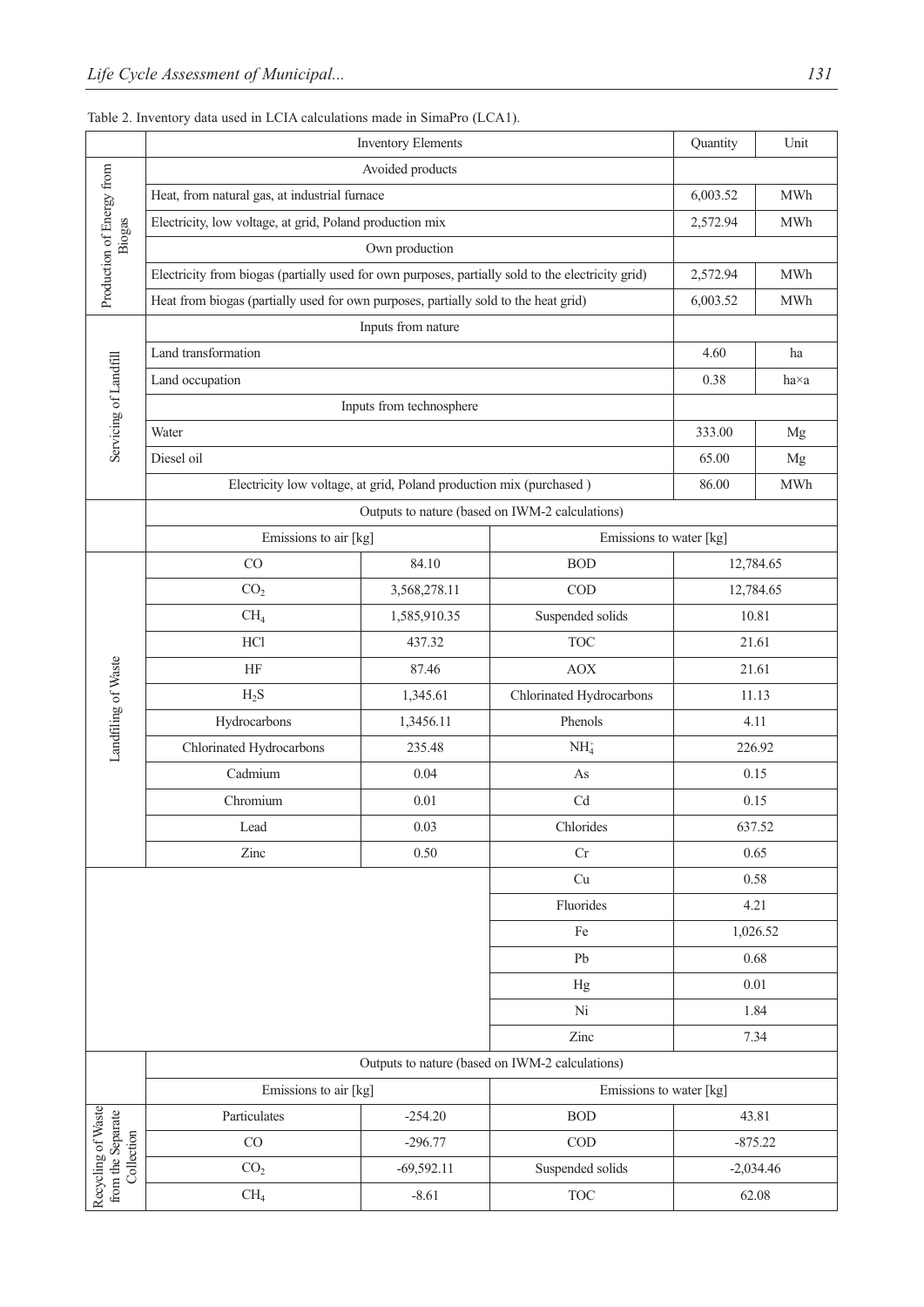|                                                 |                                                  |           | Outputs to nature (based on IWM-2 calculations) |             |
|-------------------------------------------------|--------------------------------------------------|-----------|-------------------------------------------------|-------------|
|                                                 | Emissions to air [kg]<br>Emissions to water [kg] |           |                                                 |             |
|                                                 | NO <sub>x</sub>                                  | 169.91    | $\rm{AOX}$                                      | $-9.19$     |
|                                                 | $N_2O$                                           | 0.92      | Phenols                                         | $-0.10$     |
|                                                 | $SO_{x}$                                         | $-696.64$ | $\mathop{\rm Al}\nolimits$                      | $-1.28$     |
|                                                 | $\rm HCl$                                        | $-17.29$  | $NH4+$                                          | $-9.30$     |
|                                                 | HF                                               | 4.59      | $\mathbf{A}\mathbf{s}$                          | $-0.01$     |
|                                                 | $H_2S$                                           | 0.06      | $\rm Ba$                                        | $-1.67$     |
| Recycling of Waste from the Separate Collection | Ammonia                                          | $-0.83$   | $\ensuremath{\mathrm{Cd}}$                      | $-0.02$     |
|                                                 | Arsenic                                          | $-18.58$  | Chlorides                                       | $-2,448.37$ |
|                                                 | Lead                                             | 14.20     | $\rm Cr$                                        | $-0.04$     |
|                                                 | Nickel                                           | $-0.03$   | $\ensuremath{\mathrm{Cu}}$                      | $0.02\,$    |
|                                                 | Zinc                                             | $-0.03$   | $\rm Fe$                                        | $-2.03$     |
|                                                 |                                                  |           | Pb                                              | $-0.11$     |
|                                                 |                                                  |           | Ni                                              | $-0.02$     |
|                                                 |                                                  |           | Nitrates (V)                                    | 16.02       |
|                                                 |                                                  |           | Phosphates                                      | $0.28\,$    |
|                                                 |                                                  |           | Sulphur                                         | 74.05       |
|                                                 |                                                  |           | Sulphides                                       | $-0.02$     |
|                                                 |                                                  |           | Zinc                                            | $-0.03$     |

## Table 2. Continued.

Source: Primary data taken from the Municipal Waste Management Company in Kielce and IWM-2

Table 4 presents the cumulative value of eco-indicators divided into three damage categories: human health, ecosystem quality, and resources. Analysis of the results presented in Table 4 indicates the following:

- For each damage category, the result for LCA2 is less "environmentally friendly"
- The difference in the results is particularly evident in the case of human health, for which the result for LCA2 was 812,916 Pt, which is more than six times higher than the result for LCA1 (124,442 Pt)
- For ecosystem quality the difference between the results is 36,269 Pt and the potential impact calculated for LCA2 is almost 10 times higher (LCA1 =  $4,107$  Pt,  $LCA2 = 40,376$  Pt)
- For resources there is an environmental benefit in LCA1 amounting to -32,948 Pt, while for LCA2 the indicator result is positive and amounts to 5,123 Pt.

Table 5 shows characterized LCIA results for the impact category in each of the damage categories. There is a difference in the potential impact results for the indicator calculated for carcinogens. For LCA2 this result was 31.67 DALY and pointed to a negative impact, while for LCA1 the final balance of impact for carcinogens pointed to an environmental benefit of -0.98 DALY. Table 5 also shows that there are two impact categories belonging to human health in which the results of the indicators for LCA2 were better than for LCA1: respiratory disorders resulting from the emission of organic compounds and climate change.

Different results were also obtained with regard to the impact category belonging to ecosystem quality (Table 6). The difference is particularly evident for ecotoxicity, where the outcome indicator for LCA2 is more than 75 times higher than for LCA1. In the case of acidification/eutrophication, LCA1 indicates environmental benefit, while in LCA2 there was a positive result (negative impact on the environment).

A relatively small difference was obtained for minerals as an impact category belonging to the use of resources (Table 7). Both cases show benefits for the environment, but lower than for LCA2.

For fossil fuels, the difference in the results obtained is much clearer. The impact category indicator result for LCA1 is six times higher than the value obtained for LCA2. Finally the LCA1 scenario generated a positive impact, while the LCA2 case impacted negatively on the environment.

## Analysis of the LCIA Results

Different results relating to environmental impact were obtained in the analyses carried out for the same functional unit and given data. In order to find out why this happened, it is necessary to look deeper into the specific char-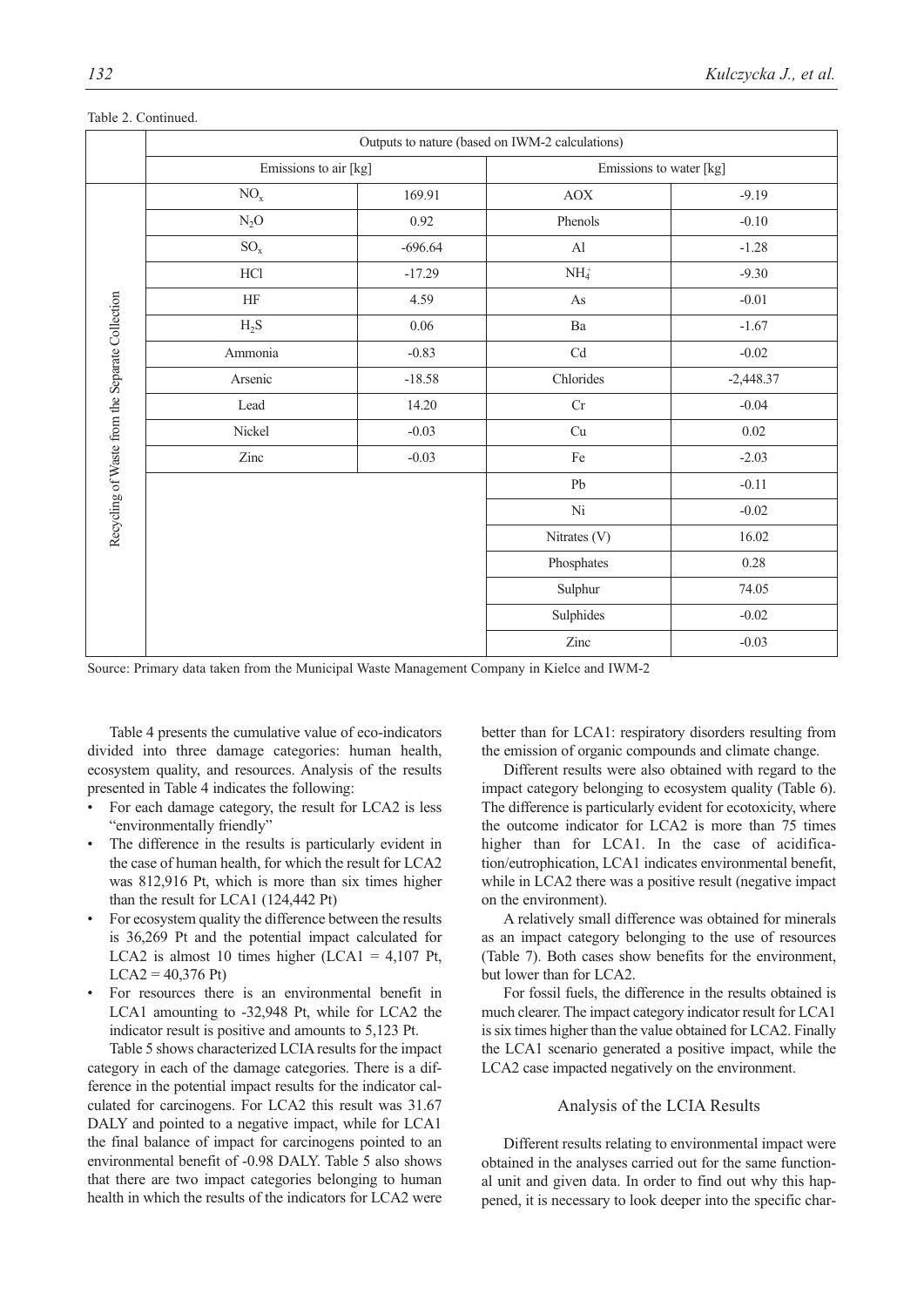|                                     | <b>Inventory Point</b>                                                                            | Quantity  | Unit        |
|-------------------------------------|---------------------------------------------------------------------------------------------------|-----------|-------------|
|                                     | Avoided products                                                                                  |           |             |
|                                     | Heat, from natural gas, at industrial furnace                                                     | 6,003.52  | <b>MWh</b>  |
|                                     | Electricity, low voltage, at grid, Poland production mix                                          | 2,572.94  | <b>MWh</b>  |
| Production of Energy<br>from Biogas | Own production                                                                                    |           |             |
|                                     | Electricity from biogas (partially used for own purposes, partially sold to the electricity grid) | 2,572.94  | <b>MWh</b>  |
|                                     | Heat from biogas (partially used for own purposes, partially sold to the heat grid)               | 6,003.52  | <b>MWh</b>  |
|                                     | Inputs from nature                                                                                |           |             |
|                                     | Land transformation                                                                               | 4.60      | ha          |
|                                     | Land occupation                                                                                   | 0.38      | ha*a        |
| Servicing of Landfill               | Inputs from technosphere                                                                          |           |             |
|                                     | Water                                                                                             | 333.00    | Mg          |
|                                     | Diesel oil                                                                                        | 65.00     | Mg          |
|                                     | Electricity low voltage, at grid, Poland production mix (purchased)                               | 86.00     | <b>MWh</b>  |
|                                     | Avoided products/processes                                                                        |           |             |
|                                     | gravel (as a result of using waste concrete)                                                      | 2,090.10  | Mg          |
|                                     | Waste to treatment                                                                                |           |             |
|                                     | Composition of mixed municipal waste:                                                             |           |             |
|                                     | paper, packaging paper, and paperboard                                                            | 9,765.90  | Mg          |
| Landfiling of Waste                 | glass                                                                                             | 17,87     | Mg          |
|                                     | plastic (film)                                                                                    | 9,374.14  | Mg          |
|                                     | plastic (rigid)                                                                                   | 1,400.73  | Mg          |
|                                     | non-ferrous metals                                                                                | 1,729.70  | Mg          |
|                                     | ferrous                                                                                           | 1,729.70  | Mg          |
|                                     | biodegradable waste (94.5% vegetable waste, 5.5% animal waste)                                    | 14,414.60 | Mg          |
|                                     | mineral and other                                                                                 | 15,783.90 | $_{\rm Mg}$ |
|                                     | Waste to treatment                                                                                |           |             |
|                                     | The composition of the waste collected separately (destined for recycling):                       |           |             |
|                                     | paper, packaging paper, and paperboard                                                            | 23.10     | Mg          |
| from the Separate<br>Collection     | glass                                                                                             | 310.60    | Mg          |
| Recycling of the Waste              | plastic (film)                                                                                    | 18.99     | Mg          |
|                                     | plastic (rigid)                                                                                   | 23.21     | Mg          |

#### Table 3. The inventory data used as inputs in the calculations made in SimaPro (LCA2).

Source: Primary data taken from the Municipal Waste Management Company in Kielce

acteristics of the software and databases. The differentiating factor for these two studies could not be the methodology for calculation of the potential impact on the environment, because the same method Ecoindictor'99 H/A v. 2.06 was used in both cases. Therefore, one must suspect that the cause of these discrepancies was the different inventory data and the various assumptions adopted for their calculation.

In order to illustrate the potential reasons for the differences in results, Tables 8 and 9 present the following information:

• The number of substances included in the inventory analysis (LCI) as emissions to the three environmental compartments (air, water, and soil) and as the consumption of raw materials (with an indication of how many of them generate a negative impact on the environment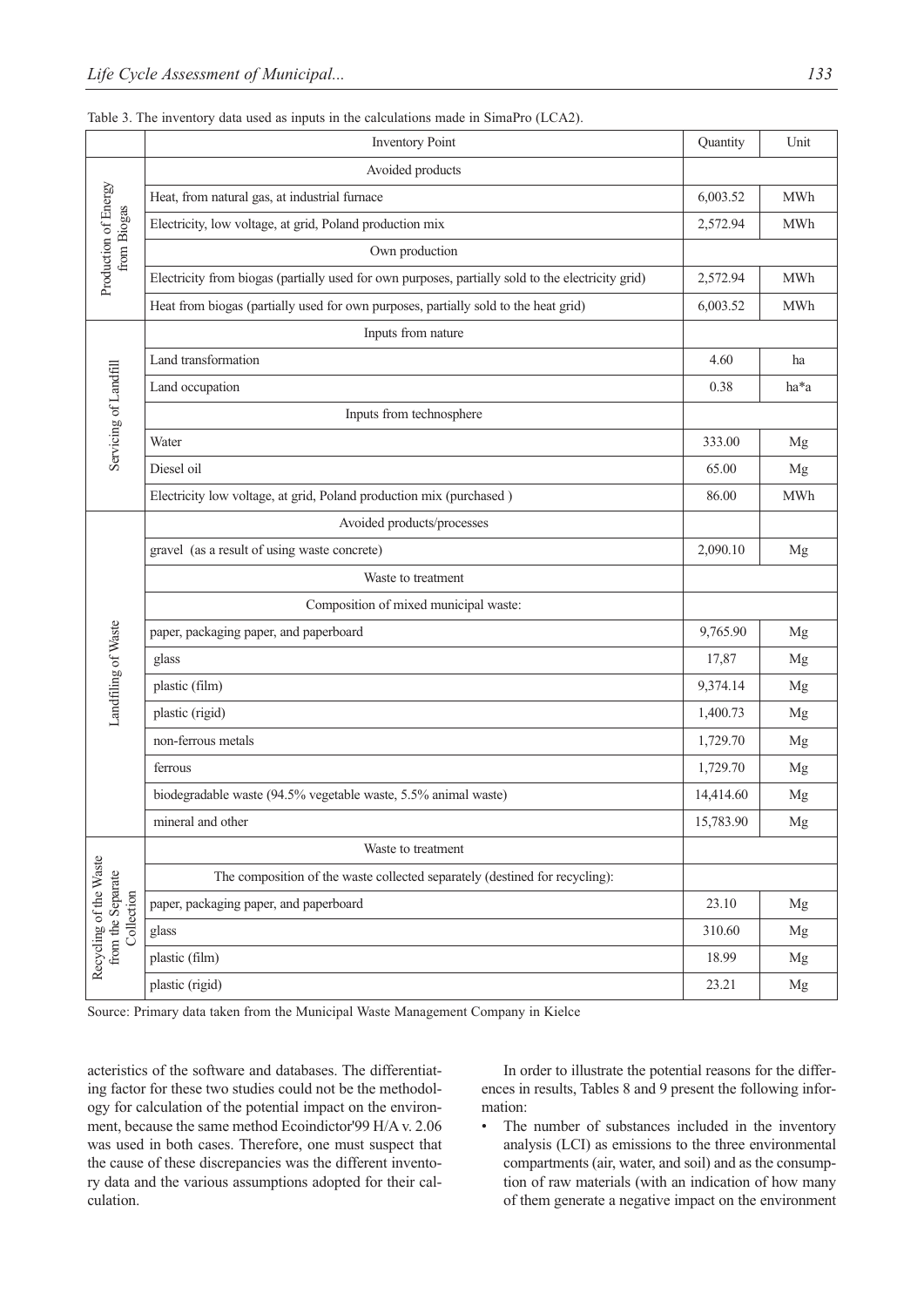| Damage<br>Category | Human Health<br>[Pt] | Ecosystem<br>Quality [Pt] | Resources<br>[Pt] |
|--------------------|----------------------|---------------------------|-------------------|
| LCA <sub>1</sub>   | 124,442              | 4,107                     | $-32,948$         |
| LCA <sub>2</sub>   | 812,916              | 40,376                    | 5,123             |

Table 4. Weighted damage category indicator results for treating 72,448.6 Mg of municipal waste according to LCA1 and LCA2.

 $=$  positive indicator "+" and how many an environmental benefit  $=$  negative indicator  $"$ - $")$ 

- The total weight included in the analyses of emissions and raw materials consumed – the values reported are the result of the addition of emissions and the raw materials and are expressed in units of mass (with the exception of radioactive and energy emissions and land surface). A negative result means that the emissions or the raw materials in the framework of the so-called avoided products exceeded in value the emissions and consumption of resources
- The number of substances included in the LCIA as emissions to the three environmental compartments (air, water, and soil) and the consumption of raw materials
- Potential environmental impacts caused by all emissions and raw materials

As shown in the section *Life Cycle Impact Assessment (LCIA) Results*, the main difference in the results obtained from the LCIA appeared in four impact categories relating to emissions: carcinogens, climate change, ecotoxicity, and eutrophication/acidification, and for one input-related impact category – fossil fuels. Tables 8 and 9 highlight the following issues:

The IWM-2 program identified a smaller number of substances emitted to air and water associated with

landfill and recycling than the Ecoinvent database (IWM-2 identified a total of 31 types of emissions to air and water for landfill while Ecoinvent identified 405 types, IWM-2 identified 39 types of emissions for recycling while Ecoinvent identified 403 types)

- The IWM-2 program did not cover emissions to the soil, while the Ecoinvent database identified 60 types of such impact for landfill and 58 for recycling
- The IWM-2 program does not cover consumption of resources, while the Ecoinvent database covered the use of 198 kinds of raw material (including 100 different minerals and fossil fuels)
- In each case a different total mass of emissions and resources consumed was identified in the analysis of the inventory included in both analyses

The issue of different quantities of inventory data contained in the Ecoinvent v.2.0 databases and databases belonging to the IWM-2 is also linked to the issue of recycling. In both cases, the procedure for recycling was based on the same idea of compiling environmental impacts and related impacts from the avoided use of products (which often prevent the use of raw materials which would otherwise be necessary) with environmental impacts associated with the use of recycled materials and recycling processes. Avoided products generate an environmental benefit (a negative indicator), and the second elements lead to negative environmental impacts (a positive indicator). The sign and value of the final outcome of an environmental indicator therefore depend on the relationship between these two areas. Table 8 shows that in the analysis of the inventory for the landfill program IWM-2 identified 12 substances emitted to the air with a total weight of 5,169,835.14 kg, which were all emissions generating a positive indicator ("+"), so leading to a potential negative impact on the environment. For the same process, the SimaPro software, based on the Ecoinvent v.2.0 database, showed 231 substances emitted



Fig. 4. Ecoindicator results for treating 72,448.6 Mg municipal waste in Promnik – according to LCA1 and LCA2 scenarios.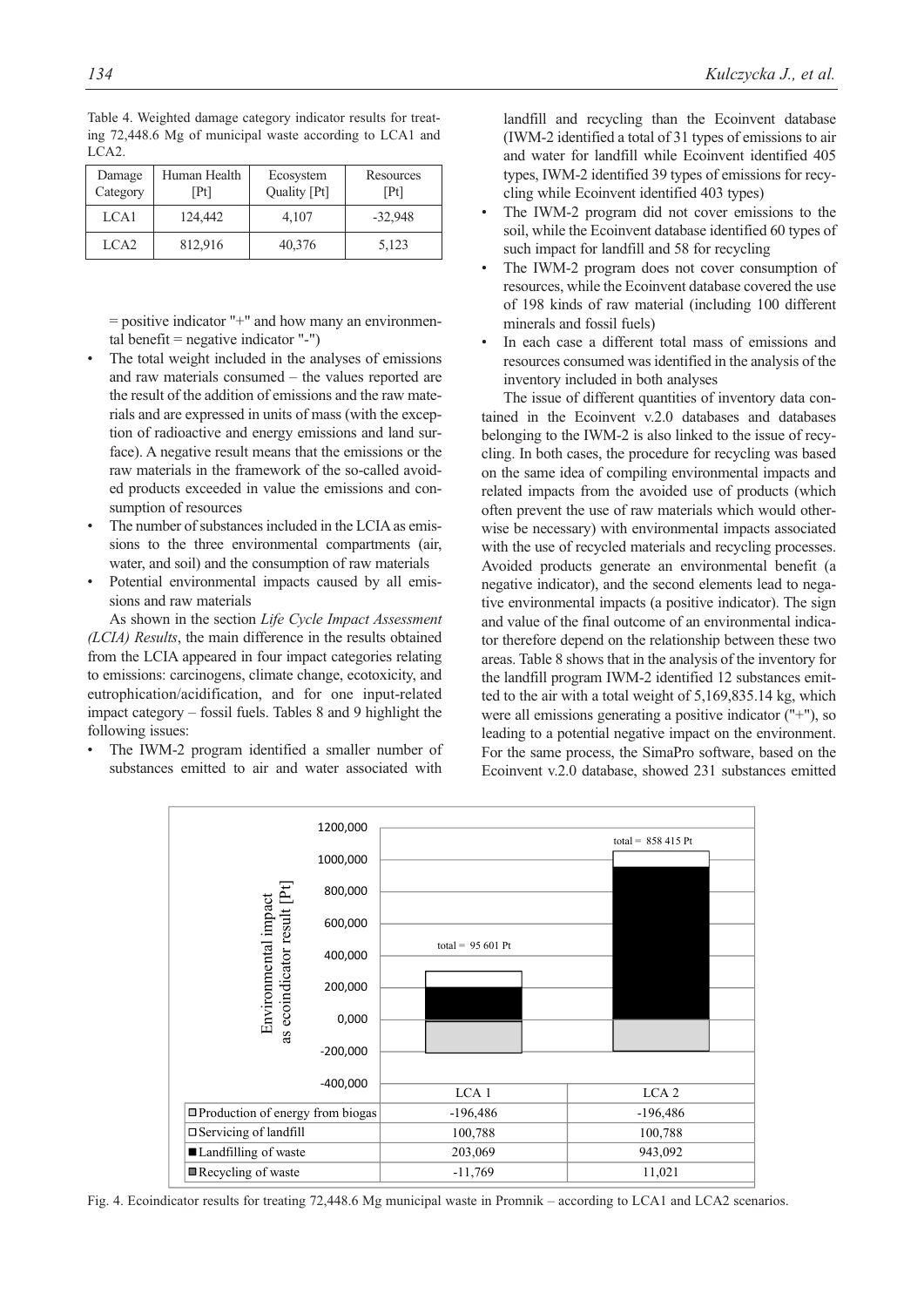| Impact<br>Category | Carcinogens<br><b>[DALY]</b> | Resp. Organics<br>[DALY] | Resp. Inorganics<br>[DALY] | Climate change<br><b>[DALY]</b> | Radiation<br>[DALY] | Ozone layer<br>[DALY] |
|--------------------|------------------------------|--------------------------|----------------------------|---------------------------------|---------------------|-----------------------|
| LCA1               | $-0.98$                      | 0.04                     | $-1.20$                    | 6.91                            | $-0.0002$           | 0.00002               |
| LCA <sub>2</sub>   | 31.67                        | $-0.002$                 | $-0.25$                    | $-0.20$                         | 0.002               | 0.0002                |

Table 5. Human health – impact category indicator results for treating of 72,448.6 Mg municipal waste according to LCA1 and LCA2.

Table 6. Ecosystem quality – impact category indicator results for treating 72,448.6 Mg of municipal waste according to LCA1 and LCA2 (impact categories within).

| <b>Impact Category</b> | Ecotoxicity<br>[PDF·m²·yr] | Acidification/Eutrophication<br>[PDF·m²·yr] | Land use<br>[PDF·m²·yr] |
|------------------------|----------------------------|---------------------------------------------|-------------------------|
| LCA1                   | $-5,223$                   | $-19.379$                                   | 77,258                  |
| LCA2                   | 393,374                    | 53,112                                      | 71,158                  |

Table 7. Resources – impact category indicator results for treating 72,448.6 Mg of municipal waste according to LCA1 and LCA2.

| Impact<br>Category | Minerals<br>[MJ Surplus] | Fossil fuels<br>[MJ Surplus] |
|--------------------|--------------------------|------------------------------|
| LCA <sub>1</sub>   | $-22,512$                | $-1,361,842$                 |
| LCA <sub>2</sub>   | $-8,185$                 | 223,446                      |

to the air, of which 223 were emissions with a positive value and 8 with a negative value of the indicator. The result of the mass emissions to the air equal to 8,722,201.53 kg is the effect of the addition to the positive and negative values, which means that the value of the emissions to the air of 223 substances adversely affecting the environment massively outweighed the 8 substances that lead to environmental benefits. In the case of a landfill, environmental benefits were estimated for the use of waste concrete in place of gravel (which was treated as an avoided product).

Due to the fact that there are parameters developed for characterizing a limited number of elementary streams (emissions and inputs to/from the environment) in the LCIA methods available, in practice not all the inventory results are assessed in field of impact on the environment. In Tables 8 and 9 this problem is illustrated in the first and third lines within each category of emissions. For example, in LCA1 for landfill, 12 substances are identified as being emitted into the air, of which only 9 were from the LCIA analysis. In the case of LCA2 in the Ecoindicator'99 H/A method, characterization parameters were present for 130 of the 231 air emissions identified. These limits could also have an impact on the range of results. Table 8 shows that in the case of landfill, the Ecoinvent database v.2.0 identified many more emissions to water and soil as well as types of consumption of resources than IWM-2, which directly leads to higher environmental performance. Exceptions include some air emissions; despite the fact that in the LCIA analysis of LCA1 only 9 emissions were taken into account, they caused a much higher score for the environmental indicator.

There are two explanations for this state of affairs. The first is the taking into account of the avoided consumption of gravel as an avoided product in LCA2, which resulted in 73 types of emissions to the air with a negative sign and their value decreased the result of a positive indicator. A second possibility is that the LCA1 emissions included have greater environmental significance (higher values of indicators for environmental hazard). Further analysis shows that both of these situations overlapped with one another in the studies carried out and reinforce each other's performance.

The recycling results require additional comment (Table 9). In the case of the emissions to air and water, SimaPro and IWM-2 not only calculated different amounts of substances emitted, but also the final results have a different sign. This is a result of the variations in the proportion of aspects generating a positive and negative impact on the environment. In the case of LCA1 the positive elements predominated, and in LCA2 glass recycling processes generate greater negative impact than the benefit to the environment due to the avoided use of virgin glass-forming raw materials. To further illustrate the source of the differences in the results, a detailed analysis was carried out for the impact of the carcinogens category, for which the LCIA achieved significantly different results. In the Ecoindicator'99 H/A method elementary streams initiating the impact in carcinogens are emissions to air, water, and soil. Table 10 presents the share of each emissions sector in the creation of carcinogen impact in the landfill process.

In the LCA1 study, only cadmium was recognized as a carcinogenic emission to the air at a level of 0.038 kg (Tables 2 and 10), which has a negative impact on the environment at a level of 133.6 Pt (0.00513 DALY). In the LCA2 study, up to 25 substances were recognized as carcinogenic emissions to the air, 24 of which were "negative" emissions (positive environmental indicator), and one a "positive" (negative environmental indicator) with a total mass equal to 33.6 kg (positive emissions subtracted from negative). Despite the recognition of 24 times more cancercausing emissions, the cumulative result for the environmental indicator for emissions to air was comparable in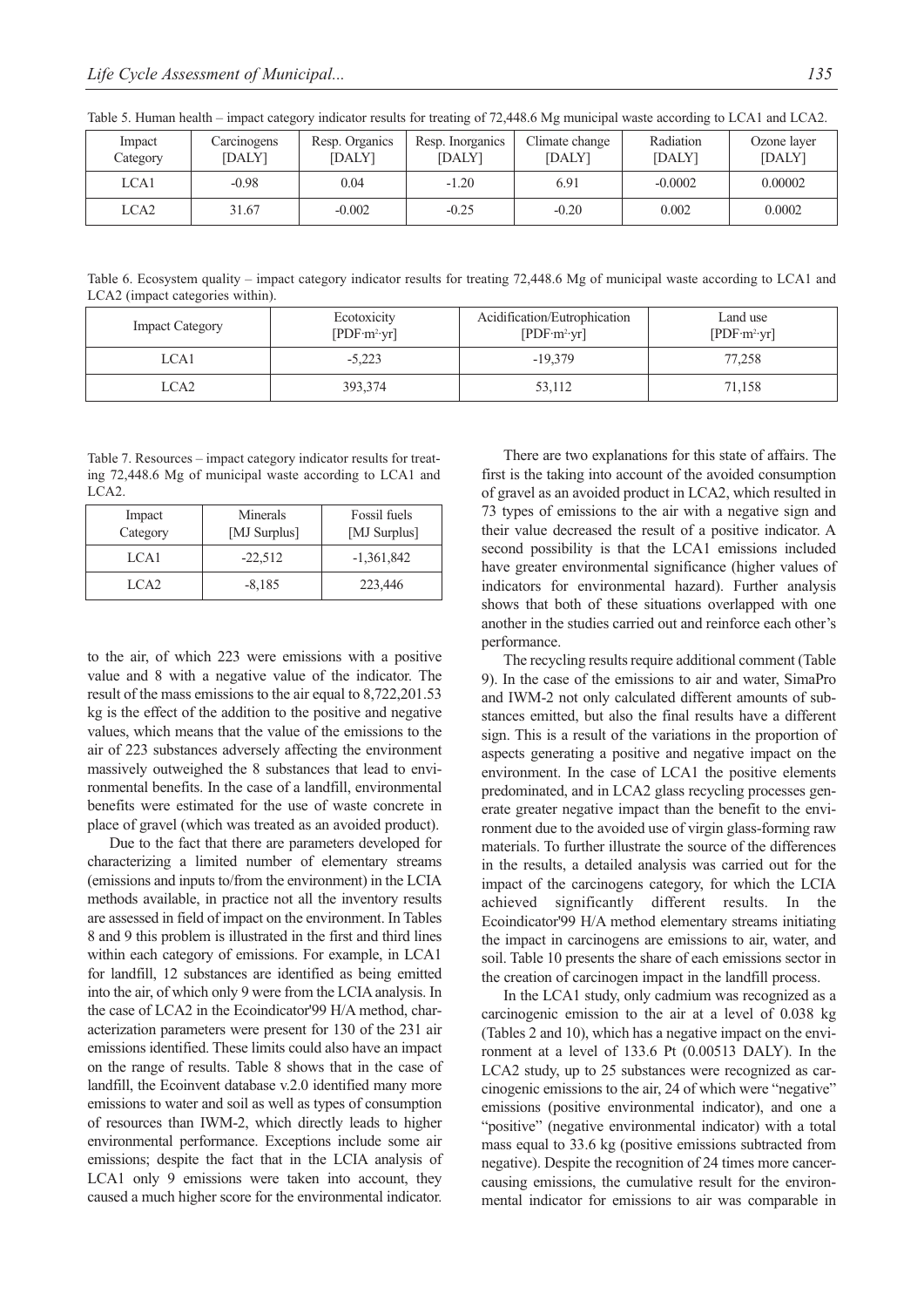| Landfill of Waste (72,072.7 Mg of waste)                                  |                                                                                                                |                           |                             |     |  |
|---------------------------------------------------------------------------|----------------------------------------------------------------------------------------------------------------|---------------------------|-----------------------------|-----|--|
| LCA1<br>LCA <sub>2</sub><br>Characteristics of the key inventory elements |                                                                                                                |                           |                             |     |  |
|                                                                           | Number of substances emitted to the air and included in the inven-<br>tory analysis (LCI)                      | 12<br>where: $+12$ ; -0   | 231<br>where: +223; -8      | n/a |  |
| Emissions                                                                 | Total mass of emissions to the air<br>(including only emissions expressed in mass units)                       | 5,169,835.14              | 8,722,201.53                | kg  |  |
| to Air                                                                    | Number of substances emitted to the air and included in the impact<br>assessment (LCIA)                        | 9<br>where: $+9$ ; $-0$   | 130<br>where: $+127$ ; $-3$ | n/a |  |
|                                                                           | Total environmental impact of emissions to the air<br>(as ecoindicator result)                                 | 202,484.1                 | 37,981.6                    | Pt  |  |
|                                                                           | Number of substances emitted to water and included in the invento-<br>ry analysis (LCI)                        | 19<br>where: $+16$ ; $-3$ | 174<br>where: $+172; -2$    | n/a |  |
| Emissions                                                                 | Total mass of emissions to water<br>(including only emissions expressed in mass units)                         | 27,545.1                  | 15,182,111.41               | kg  |  |
| to Water                                                                  | Number of substances emitted to water and included in the impact<br>assessment (LCIA)                          | 8<br>where: $+8$ ; -0     | 36<br>where: $+36; -0$      | n/a |  |
|                                                                           | Total environmental impact of emissions to water<br>(as ecoindicator result)                                   | 584.6                     | 771,155.58                  | Pt  |  |
|                                                                           | Number of substances emitted to the soil and included in the<br>inventory analysis (LCI)                       | $\theta$                  | 60<br>where: $+60$ ; $-0$   | n/a |  |
| Emissions                                                                 | Total mass of emissions to the soil<br>(including only emissions expressed in mass units)                      | $\boldsymbol{0}$          | 517,151.22                  | kg  |  |
| to Soil                                                                   | Number of substances emitted to the soil and included in the<br>impact assessment (LCIA)                       | $\theta$                  | 14<br>where: $+14$ ; $-0$   | n/a |  |
|                                                                           | Total environmental impact of emissions to the soil<br>(as ecoindicator result)                                | $\boldsymbol{0}$          | 99,210.96                   | Pt  |  |
|                                                                           | Number of types of raw material included in the inventory analysis<br>(LCI)                                    | $\theta$                  | 198<br>where: +193; -5      | n/a |  |
| Resource                                                                  | Total mass of resources included in the calculations<br>(including only raw materials expressed in mass units) | $\overline{0}$            | 5,708,818.26                | kg  |  |
| Depletion                                                                 | Number of types of raw material included in the impact assessment<br>(LCIA)                                    | $\mathbf{0}$              | 91<br>where: $+73$ ; $-18$  | n/a |  |
|                                                                           | Environmental impact of the depletion of resources<br>(as ecoindicator result)                                 | $\overline{0}$            | 34,743.8                    | Pt  |  |

| Table 8. Landfill of waste – the differences between LCA1 and LCA2 in LCI and LCIA results for the selected inventory elements. |  |
|---------------------------------------------------------------------------------------------------------------------------------|--|
|---------------------------------------------------------------------------------------------------------------------------------|--|

LCA2 and LCA1. The reasons for the different results for carcinogens should therefore be traced to differences in the environmental impact of each emission. The LCA2 for a landfill of 72,072.7 tons using SimaPro based on the Ecoinvent database showed the existence of four main sources of negative impacts such as emissions of cadmium (0.018 kg), particulates <2.5 (168.6 kg), arsenic (0.03 g), and dioxins in terms of 2,3,7,8-tetra-dioxin (1.03 mg), which generate an impact equal to 65.5 Pt for cadmium, 42.9 Pt for particulates (<2.5), 17.4 Pt for arsenic, and 4.82 Pt for dioxins. The other 21 emissions to the air classified as carcinogenic had little environmental significance. What is more, IWM-2, whose impact was limited solely to cad-

mium emissions but in a significant quantity equal to 0.038 kg, showed a comparable outcome indicator (Pt 133.6) to all the emissions included in the LCA2 (134.3 Pt).

In the case of carcinogenic emissions to water and soil, the relationship seems to be more obvious. The Ecoinvent database contains much more of this type of impact from the database contained in IWM-2, which in turn gave a much higher environmental performance. The main sources of carcinogens were the processes of landfilling plastics and bio-waste in anaerobic decomposition. Emissions of cadmium and arsenic in water (LCA1, LCA2) and soil (LCA2) contributed almost 100% of the negative impact.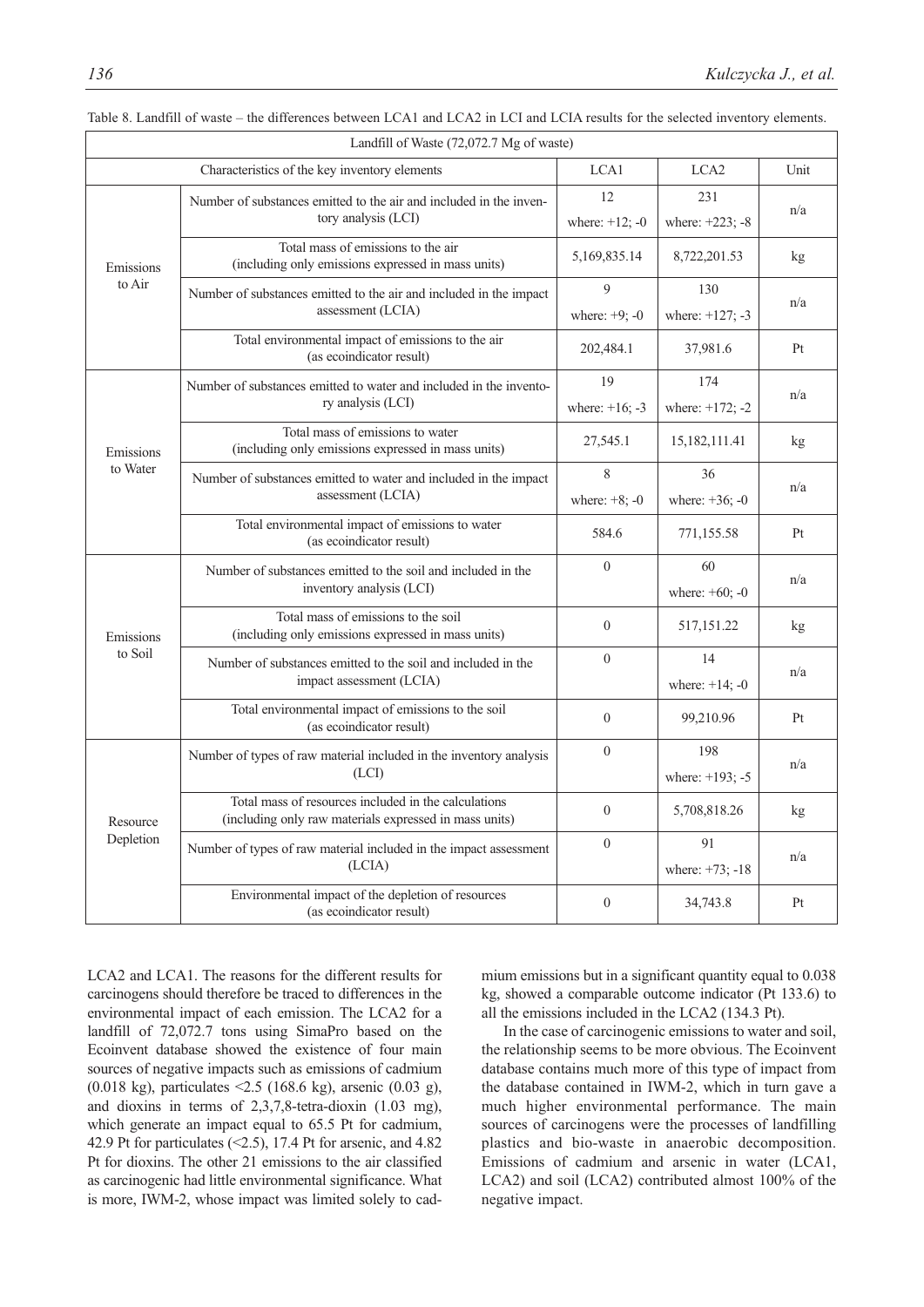|                       | Recycling of the Waste Fractions Coming from Separate Collection (375.9 Mg of waste)                           |                                    |                              |      |
|-----------------------|----------------------------------------------------------------------------------------------------------------|------------------------------------|------------------------------|------|
|                       | Characteristics of the key inventory elements                                                                  | LCA1                               | LCA <sub>2</sub>             | Unit |
|                       | Number of substances emitted to the air and included in the inven-<br>tory analysis (LCI)                      | 16<br>where: $+5$ ; $-11$          | 229<br>where: +182; -47      | n/a  |
| Emissions             | Total mass of emissions to the air<br>(including only emissions expressed in mass units)                       | $-70,695.40$                       | 232,665.26                   | kg   |
| to Air                | Number of substances emitted to the air and included in the impact<br>assessment (LCIA)                        | 12<br>where: $+2$ ; $-10$          | 128<br>where: $+116$ ; $-12$ | n/a  |
|                       | Total environmental impact of emissions to the air<br>(as ecoindicator result)                                 | $-11,715.7$                        | 6,843.0                      | Pt   |
|                       | Number of substances emitted to water and included in the<br>inventory analysis (LCI)                          | 23<br>where: $+6$ ; $-17$          | 174<br>where: +147; -27      | n/a  |
| Emissions<br>to Water | Total mass of emissions to water<br>(including only emissions expressed in mass units)                         | $-5,185.6$                         | 3,956.7                      | kg   |
|                       | Number of substances emitted to water and included in the impact<br>assessment (LCIA)                          | $\overline{7}$<br>where: $+1$ ; -6 | 36<br>where: $+34$ ; $-2$    | n/a  |
|                       | Total environmental impact of emissions to water<br>(as ecoindicator result)                                   | $-53.5$                            | 630.0                        | Pt   |
|                       | Number of substances emitted to the soil and included in the<br>inventory analysis (LCI)                       | $\mathbf{0}$                       | 58<br>where: $+53$ ; $-5$    | n/a  |
| Emissions             | Total mass of emissions to the soil<br>(including only emissions expressed in mass units)                      | $\mathbf{0}$                       | 182.0                        | kg   |
| to Soil               | Number of substances emitted to the soil and included in the impact<br>assessment (LCIA)                       | $\mathbf{0}$                       | 14<br>where: $+14$ ; -0      | n/a  |
|                       | Total environmental impact of emissions to the soil<br>(as ecoindicator result)                                | $\boldsymbol{0}$                   | 413.9                        | Pt   |
| Resource<br>Depletion | Number of types of raw material included in the inventory analysis<br>(LCI)                                    | $\mathbf{0}$                       | 198<br>where: $+135$ ; $-63$ | n/a  |
|                       | Total mass of resources included in the calculations<br>(including only raw materials expressed in mass units) | $\mathbf{0}$                       | 33,205.57                    | kg   |
|                       | Number of types of raw material included in the impact assessment<br>(LCIA)                                    | $\mathbf{0}$                       | 91<br>where: $+53$ ; $-38$   | n/a  |
|                       | Environmental impact of the depletion of resources<br>(as ecoindicator result)                                 | $\mathbf{0}$                       | 3,134.5                      | Pt   |

Table 9. Recycling of the waste fractions coming from separate collection – differences between LCA1 and LCA2 in LCI and LCIA results for selected inventory elements.

Similar relationships can be applied to other impact categories such as ecotoxicity, acidification/eutrophication, or minerals.

# **Discussion**

The research carried out has shown that having the same initial inventory data collected on the basis of the same assumptions and the same boundaries for the system modelled and using the same method of LCIA to assess the impact on the environment, may not produce the same end results. Due to the fact that the LCA analysis can be conducted in differently defined scope (from cradle to grave or cradle-to-gate or gate-to-grave), that is usually with a lesser or greater extent, the specific data collected must be supplemented with secondary data retrieved from the database. Its quantity and quality may have an important impact on the final results. There are some particularly important issues from the point of view of final waste management such as the time horizon for modelling the impact, the taking into account of the infrastructure, and avoided products. In the case of the databases included in IWM-2, emissions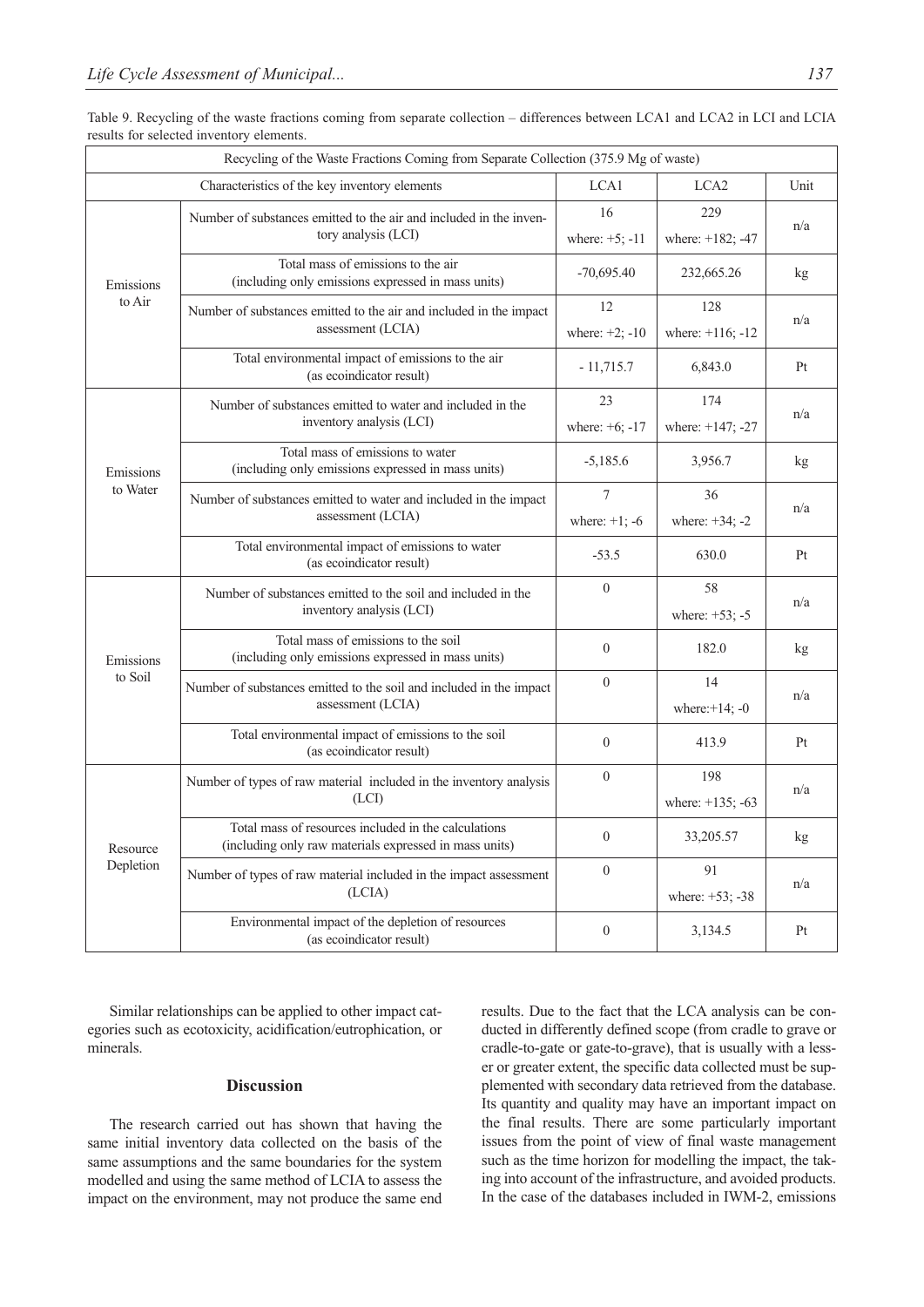| Carcinogens - Landfill of Waste (72,072.7 Mg of waste) |                                                                                                                        |                  |                     |             |  |
|--------------------------------------------------------|------------------------------------------------------------------------------------------------------------------------|------------------|---------------------|-------------|--|
|                                                        | Characteristics of carcinogenic emissions                                                                              | LCA1             | LCA <sub>2</sub>    | Unit        |  |
|                                                        | Number of substances emitted to the air and included in the impact                                                     |                  | 25                  |             |  |
|                                                        | assessment (LCIA) for carcinogens                                                                                      | where: $+1$ ; -0 | where: $+24$ ; $-1$ | n/a         |  |
| Emissions<br>to Air                                    | Total mass of the emissions to the air classified as carcinogens<br>(including only emissions expressed in mass units) | 0.038            | 180,5               | kg          |  |
|                                                        | Total environmental impact of emissions to the air<br>(as ecoindicator result for carcinogens)                         | 133,6            | 134,3               | Pt          |  |
|                                                        | Total environmental impact of emissions to the air<br>(as impact category indicator result for carcinogens)            | 0,00513          | 0,00515             | <b>DALY</b> |  |
|                                                        | Number of substances emitted to water and included in the impact<br>assessment (LCIA) for carcinogens                  | 3                | 15                  | n/a         |  |
|                                                        |                                                                                                                        | where: $+3$ ; -0 | where: $+15$ ; -0   |             |  |
| Emissions<br>to Water                                  | Total mass of emissions to water classified as carcinogens<br>(including only emissions expressed in mass units)       | 2,1              | 687,3               | kg          |  |
|                                                        | Total environmental impact of emissions to water<br>(as ecoindicator result for carcinogens)                           | 538              | 738 986,80          | Pt          |  |
|                                                        | Total environmental impact of emissions to water<br>(as impact category indicator result for carcinogens)              | 0,0207           | 28,4                | <b>DALY</b> |  |
|                                                        | Number of substances emitted to the soil and included in the impact                                                    | $\theta$         | $\overline{4}$      | n/a         |  |
|                                                        | assessment (LCIA) for carcinogens                                                                                      |                  | where: $+7$ ; -0    |             |  |
| Emissions<br>to Soil                                   | Total mass of emissions to the soil classified as carcinogens<br>(including only emissions expressed in mass units)    | $\theta$         | 42,7                | kg          |  |
|                                                        | Total environmental impact of emissions to the soil<br>(as ecoindicator result for carcinogens)                        | $\theta$         | 98 531,40           | Pt          |  |
|                                                        | Total environmental impact of emissions to the soil<br>(as impact category indicator result for carcinogens)           | $\theta$         | 3,78                | <b>DALY</b> |  |

| Table 10. Carcinogens – differences in LCI and LCIA results for selected inventory elements between LCA1 and LCA2. |  |
|--------------------------------------------------------------------------------------------------------------------|--|
|--------------------------------------------------------------------------------------------------------------------|--|

to air and water from the landfill were calculated over a 40 year time horizon, while the Ecoinvent v.2.0 database used includes emissions over 100 years, and emissions to groundwater were modelled over the long term [12]. So, it must be emphasized that the IWM-2 base calculated significantly higher emissions of cadmium into the air for landfill than was the case with SimaPro based on Ecoinvent data. Another important element of environmental impact is the taking into account of the provision of infrastructure facilities and waste management processes. It can be assumed that if the inventory database takes infrastructure issues which provide a relatively solid background for the results, more into account, this may reduce the sensitivity of the results to change in other system components such as the morphological composition of the waste. Because the Ecoinvent database contains more information related to infrastructure, it can be treated as one of the possible causes of the lower sensitivity of the results to change in waste composition compared to IWM-2.

The end processes in waste management are inextricably linked to re-use, recycling, and energy recovery. The understanding of these processes and the way they are treated in the inventory tables plays an important role. The consequence of including this type of process is usually the treatment of those elements of the inventory corresponding to them and the results of the environmental assessment as the avoidance of negative impacts, which means that some of the results of the LCI and LCIA have a negative value. This may pose some difficulties in interpretation, because it is worth following closely what has a positive impact and what has a negative impact in the individual unit processes. In the systems analyzed there were three key elements responsible for creating environmental benefits: recycling processes (avoiding the need to use raw materials), production of energy from biogas (avoiding the need to use electricity and heat based on non-renewable energy sources from the centralized energy system) and the use of waste concrete (to avoid the need to use gravel). As shown by the analyses, different environmental benefits were calculated in the LCA1 and LCA2 studies, and to varying degrees this affected the final results.

## **Conclusions**

Use of environmental impact assessment software and databases specific to the area being analyzed seems, in theory, to guarantee obtaining more accurate and reliable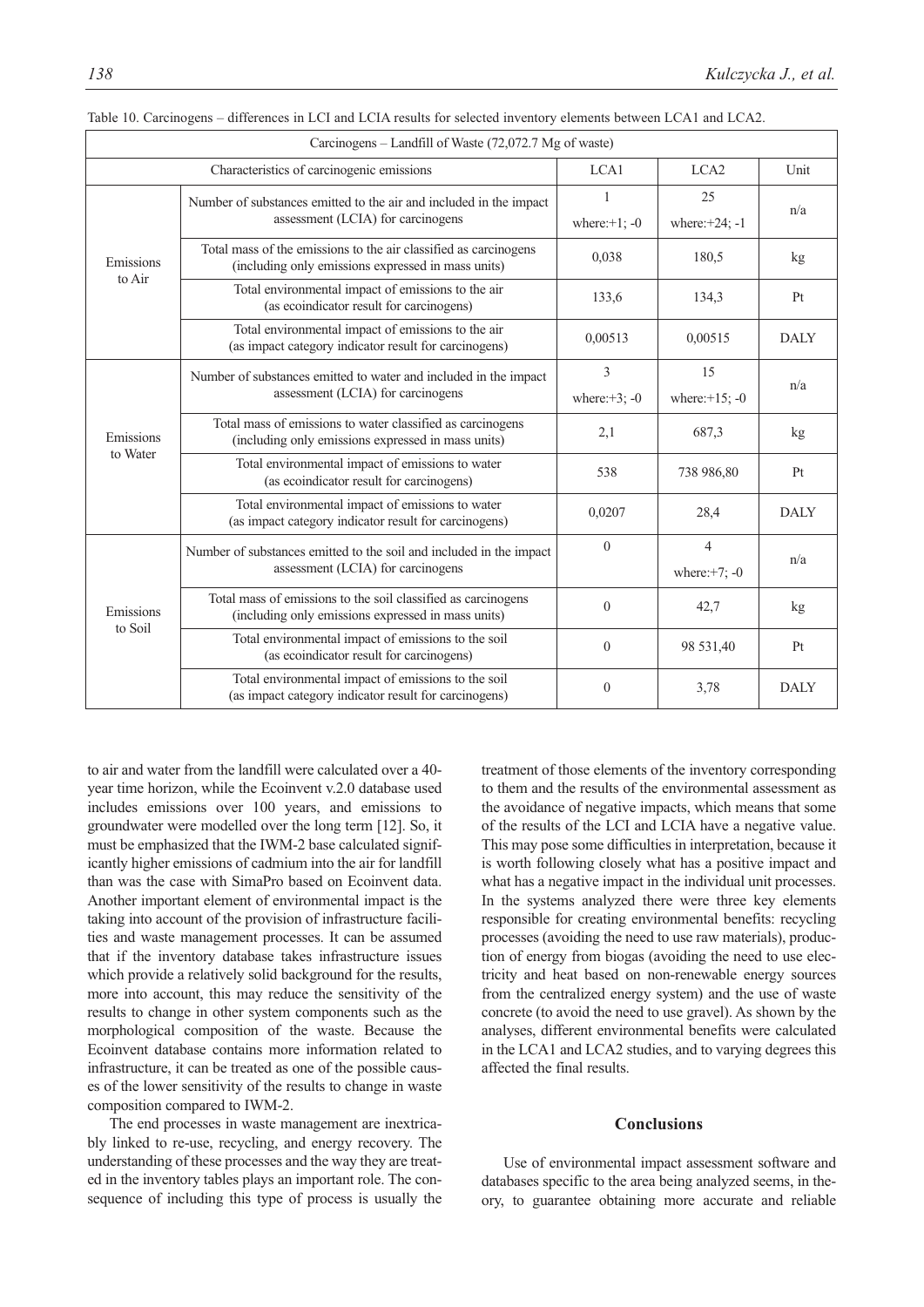results. In the case of the LCA, taking into account the entire life cycle of products and using large amounts of data, the quality and quantity of inventory information is of particular importance. In the case of the analyses carried out, IWM-2 software – specific software for waste management – showed greater sensitivity to morphological change in the composition of waste, which on the one hand can be explained by the possession of information on the mass of mixed waste as a whole, not just as a collection of fractions, and on the other hand to holding poorer data related to, e.g., infrastructure issues. The weaker element of the IWM-2 package turned out to be the old database (ETSU 1992, 1993, IPCC 1994, 1996, Buwal 250/II 1998), in contrast to the rich and constantly updated Ecoinvent database. Both the programs used (IWM-2 and SimaPro) calculated significantly different results relating to the number and amount of emissions and the consumption of resources, and demonstrated the environmental benefits related to recycling of waste in different ways. The IWM-2 program identified a total of 31 types of emissions to air and water for landfill while Ecoinvent identified 405 types and IWM-2 identified 39 types of emissions for recycling while Ecoinvent identified 403 types. The IWM-2 program did not cover emissions to the soil, while the Ecoinvent database identified 60 types of such impact for landfill and 58 for recycling. The IWM-2 program does not cover consumption of resources, while the Ecoinvent database covered the use of 198 kinds of raw materials.

The final conclusion reached on the basis of the analyses may be that the choice of the calculation software (including the specific database and set of specific methods to assess the impact on the environment) used to assess the environmental impact of waste management systems is an important issue and that the information contained there should be the subject of regular updating and verification. When using LCA it is important to make a conscious choice of the databases and LCIA methods to be used with knowledge of the consequences of those decisions in the first and second phases of the LCA.

### **References**

- 1. CENTRAL STATISTICAL OFFICE. Environment. Statistical information and elaborations, 2012. Central Statistical Office Report, Warsaw, **2012**.
- 2. KULCZYCKA J., KOWALSKI Z., CHOLEWA M. Municipal waste management in Polish National and Local Plans. Czasopismo Techniczne Chemia. Wydawnictwo Politechniki Krakowskiej. **2008**.
- 3. KULCZYCKA J., KOWALSKI Z. Valorisation of Packaging Waste Material – The Case of Poland. International Conference on Engineering for Waste and Biomass Valorisation in China, Beijing, **2010**.
- 4. KULCZYCKA J., PIETRZYK-SOKULSKA E. Evaluation of municipal waste management in Poland. Wydawnictwo IGSMiE PAN, Kraków **2009**.
- 5. DIRECTIVE 2008/98/EC of the European Parliament and of the Council of 19 November 2008 on waste and repealing certain Directives, **2008**.
- 6. Waste management in European Union. The Office of the Committee of European Integration. **2003** [In Polish].
- 7. KONECZNY K., DRAGUSANU V., BERSANI R., PEN-NINGTON D.W. Environmental Assessment of Municipal Waste Management Scenarios." European Commission, Joint Research Centre, Institute for Environment And Sustainability, Italy, **2007**.
- 8. GENTIL E.C., DAMGAARD A., HAUSCHILD M., FINNVEDEN G., ERIKSSON O., THORNELOE S., KAPLAN P.O., BARLAZ M., MULLER O., MATSUI Y., RYOTA II, CHRISTENSEN T.H. Models for waste life cycle assessment: Review of technical assumptions. Waste Manage. **30**, 2636, **2010**.
- 9. WINKLER, J., BILITEWSKI, B. Comparative evaluation of life cycle assessment models for solid waste management, Waste Manage. **27**, 1021, **2007**.
- 10. CLEARY J. Life cycle assessments of municipal solid waste management systems: A comparative analysis of selected peer-reviewed literature. Environ. Int. **35**, 1256, **2009**.
- 11. CZARNECKA W., KULCZYCKA J., KOWALSKI Z. Basic principles of waste management in the municipal and economic sectors in the Świętokrzyskie Province in the years 2003-2006. Czasopismo Techniczne. Chemia. **2**, 25, **2008**.
- 12. www.ecoinvent.ch, accessed on: 01.08.**2013**.
- 13. MCDOUGALL F., WHITE P., FRANKE M., HINDLE P. Integrated solid waste management: a life cycle inventory. Blackwell Science, 2nd Edition, pp. 544, **2003**.
- 14. MENIKPURA S. N. M., GHEEWALA S.H., BONNET S. Sustainability assessment of municipal solid waste management in Sri Lanka: problems and prospects. J. Mater Cycles Waste Manag. **14**, 181, **2013**.
- 15. SONG Q., WANG Z., LI J., ZENG X. The life cycle assessment of an e-waste treatment enterprise in China. J. Mater Cycles Waste Manage. **15**, 469, **2013**.
- 16. AYE L., WIDJAYA E.R. Environmental and economic analyses of waste disposal options for traditional markets in Indonesia. Waste Manage. **26**, 1180, **2006**.
- 17. BANAR M., COKAYGIL Z., OZKAN A. Life cycle assessment of solid waste management options for Eskisehir, Turkey. Waste Manage. **29**, 54, **2009**.
- 18. BATOOL S.A., CHUADHRY. M. N. The impact of municipal solid waste treatment methods on greenhouse gas emissions in Lahore, Pakistan. Waste Manage. **29**, 63, **2009**.
- 19. BERNSTAD A., LA COUR JANSEN J. Review of comparative LCAs of food waste management systems – Current status and potential improvements. Waste Manage. **32**, 2439, **2012**.
- 20. BHANDER G. S., CHRISTENSEN T.H., HAUSCHILD M.Z. Easewaste – life cycle modelling capabilities for waste management technologies. Int. J Life Cycle Assess. **15**, 403, **2010**.
- 21. BJORKLUND A.E., FINNVEDEN G. Life cycle assessment of a national policy proposal – The case of a Swedish waste incineration tax. Waste Manage. **27**, 1046, **2007**.
- BLENGINI G.A. Using LCA to evaluate impacts and resources conservation potential of composting: A case study of the Asti District in Italy. Resour Conserv Recy. **52**, 1373, **2008**.
- 23. BOLDRIN A., NEIDEL T.N., DAMGAARD A., BHAN-DER G.S., MØLLER J., CHRISTENSEN T.H. Modelling of environmental impacts from biological treatment of organic municipal waste in Easewaste. Waste Manage. **31**, 619, **2011**.
- 24. BRINKMANN A.J.F., SCHELLEMAN F.J.M. Strategic Environmental Assessment use in waste management planning. Guidelines and recommendations. EVD, Haga, **2005**.